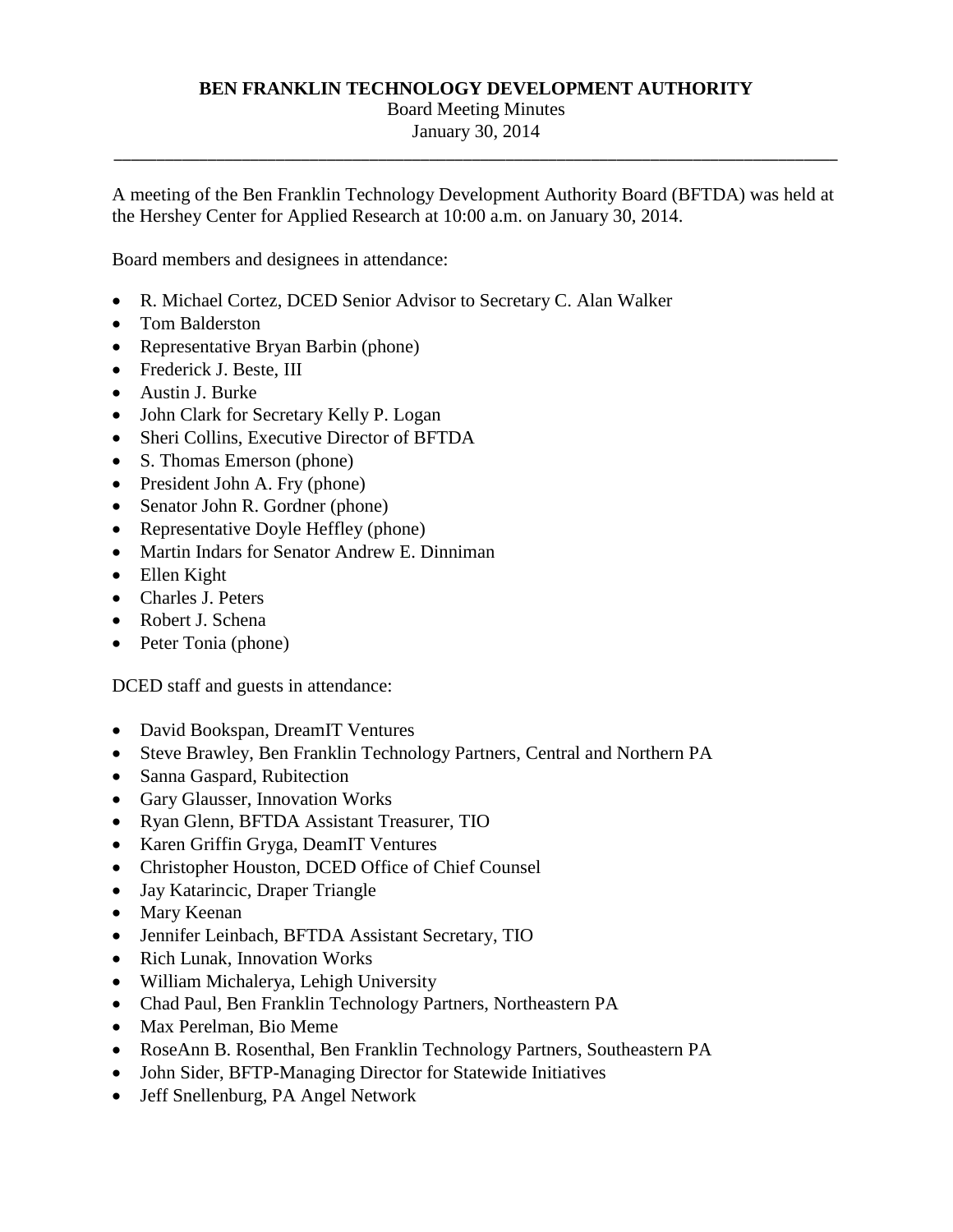### **BEN FRANKLIN TECHNOLOGY DEVELOPMENT AUTHORITY**

#### Board Meeting Minutes

\_\_\_\_\_\_\_\_\_\_\_\_\_\_\_\_\_\_\_\_\_\_\_\_\_\_\_\_\_\_\_\_\_\_\_\_\_\_\_\_\_\_\_\_\_\_\_\_\_\_\_\_\_\_\_\_\_\_\_\_\_\_\_\_\_\_\_\_\_\_\_\_\_\_\_\_\_\_\_\_\_\_\_\_\_ January 30, 2014

- Janet Stainbrook, Ben Franklin Technology Partners, Northeastern PA
- Bob Starzynski, Innovation Works
- Colton Weber, TIO
- Kelly Wylam, Innovation Partnership
	- I. Welcome and Opening Remarks

 R. Michael Cortez, Senior Advisor to Secretary C. Alan Walker called the meeting to order at 10:03 a.m.

- II. Approval of October 31, 2013 and December 23, 2013 Meeting Minutes Robert Schena made a motion to approve the minutes as written, seconded by Austin Burke, motion carried.
- III. BFTDA Executive Director's Report
	- A. Sheri Collins, Executive Director, BFTDA, updated members on Innovate in PA.
	- B. Ryan Glenn, Assistant Treasurer, BFTDA reviewed financial statements and provided a history and update of the Venture Investment program.
- IV. New Business
	- A. BFTDA Venture Investment Program Presentations:
		- 1. DreamIT Ventures, Partners Karen Griffing Gryga and David Bookspan, and Portfolio Company BioMeme, Max Perelman, Co-founder
		- 2. Draper Triangle Ventures, Jay Katarincic
		- 3. Riverfront Ventures Fund, Rich Lunak

Chuck Peters made a motion to invest \$1.5 million in Riverfront Ventures Fund, seconded by Ellen Kight, motion carried.

- B. Technology Development Grant Program Presentations:
	- 1. Innovation Partnership, Director Kelly Wylam gave a presentation.

 Partnership, seconded by Austin Burke, motion carried. Fred Beste made a motion to award a grant of \$[225,000.00](https://225,000.00) for three fiscal years of operations (starting with Fiscal Year 2013/2014) to Innovation